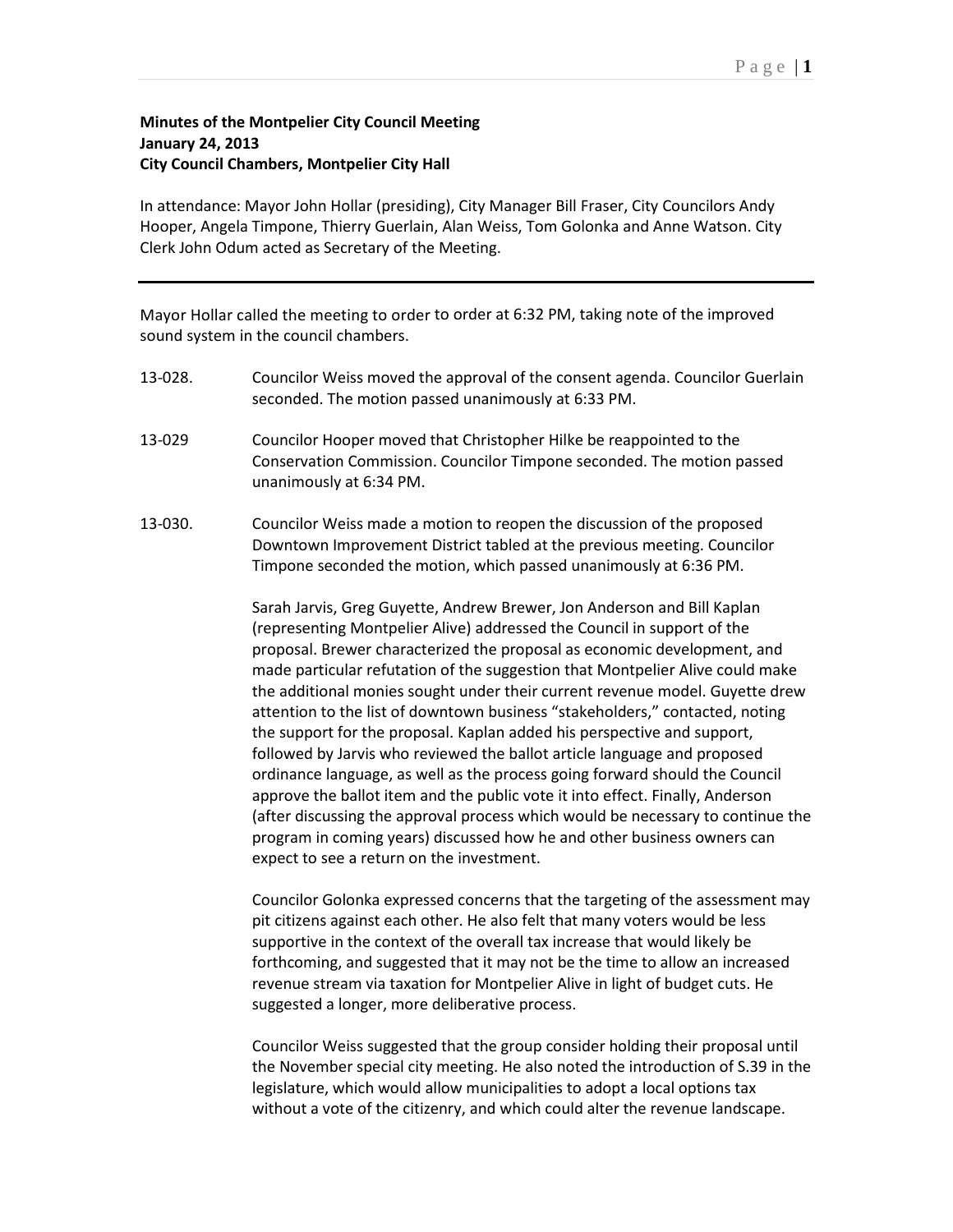Finally, he reminded the presenters that there would be significant street construction relating to the district heat project in April, which might make it an inopportune time to initiate a promotional campaign.

Anderson responded that it was not appropriate to wait further, because Montpelier was, in his view, falling behind other downtowns. In regards to the overall tax burdens, he noted that the commercial rate was not changing significantly, even as the residential tax rate was likely to escalate from the school district. Finally, he indicated that there is a history of certain segments of the city coming forward and accepting special funding for targeted improvements, noting an issue with the water system on Towne Hill Road when he was a City Councilor that residents volunteered to pay additional assessment to address.

Jarvis responded to Golonka's philosophical concerns noting that this mechanism was the one provided by the State and that the benefits were of particular benefit for those businesses that would be assessed. She further reminded the Council that six other municipalities have such a program, so it is an established, known quantity. She added that the timing with the proposed charter change (which would be approved in November under the proposed timeline) dovetailed ideally with a 2013 Town Meeting Day vote, logistically speaking. She contextualized the timing against regional developments, such as the expanding Wal-Mart in Berlin.

Brewer added that the group could have gotten signatures for a ballot article, but they wanted to get the Council buy-in.

Councilor Watson expressed her view that Councilor Golonka's underlying concerns did not seem prohibitive to moving forward under the model laid out by Montpelier Alive.

Councilor Hooper echoed Golonka's concerns about the fairness, but suggested that the business survey results offered by the group was an effective response. Councilor Guerlain spoke approvingly of the project, agreeing with Anderson that it was, perhaps, a late hour already for such an effort, suggesting that it should not wait. He further characterized the coming main street construction as having an impact that needed to be countered, and therefore a reason to proceed quickly.

Anderson and Brewer reviewed and contrasted the comparable districts in other cities. Councilor Timpone echoed the positive reports of the Rutland district and spoke positively of the proposal.

Councilor Guerlain thanked the group for being responsive to his prior stated concerns about the impact on mixed-use properties. Mayor Hollar also spoke positively of the effort and thanked the Montpelier Alive group. Councilor Guerlain and City Manager Fraser discussed the merits of adding the words "up to" before "\$75,000" to allow the Council to adapt to fluctuating Grand List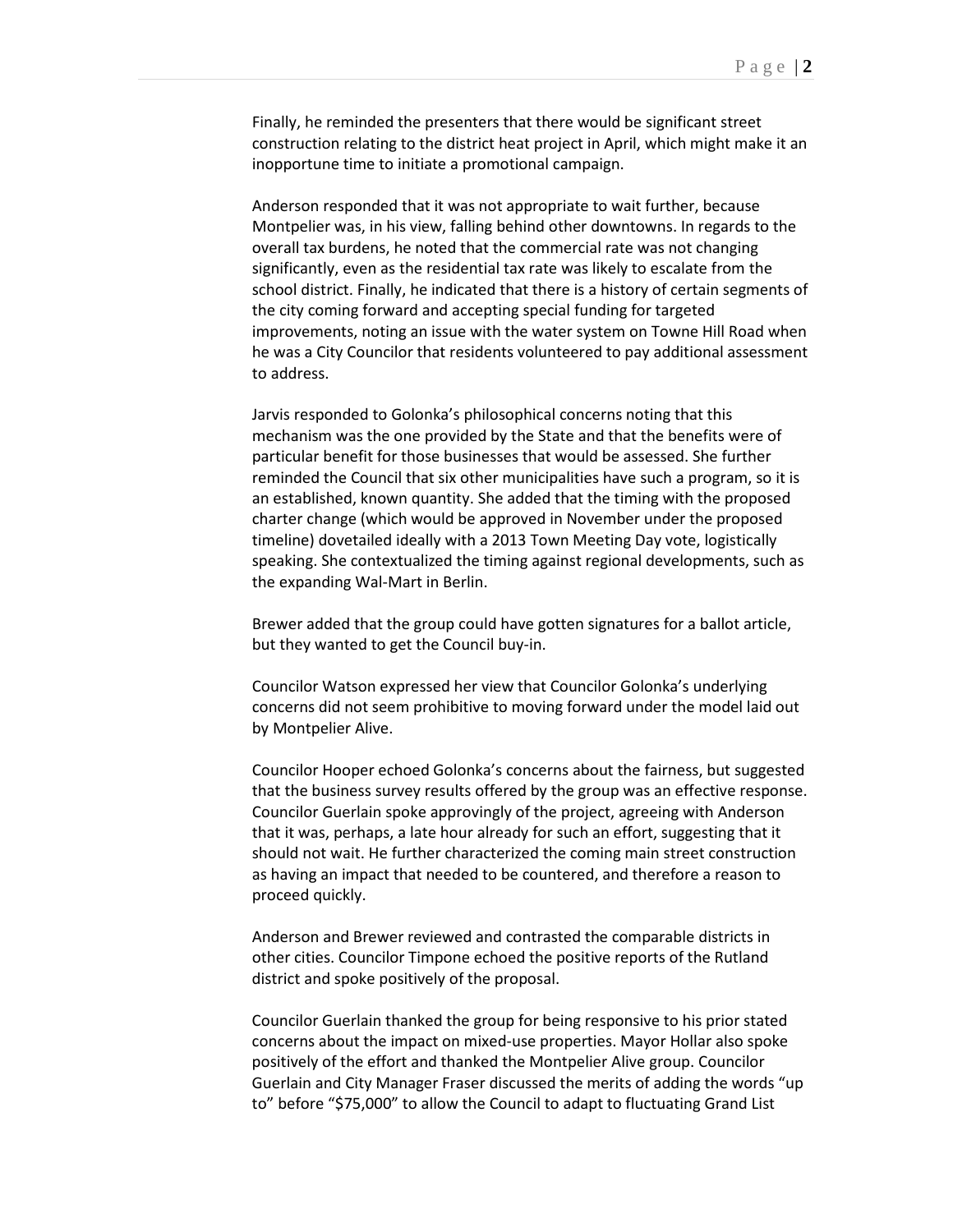values. Anderson responded that he believed it was more appropriate to have a fixed dollar amount.

Lori Pinard, a local realtor, spoke in opposition to the proposal, agreeing with Councilor Golonka's fairness argument. She also questioned the whether the survey list accurately reflected the views of downtown business and property owners.

Scott Fitzgerald indicated he had never been contacted by Montpelier Alive, and didn't like the idea that – as a non-resident – he didn't have a vote on the proposed assessment.

Councilor Golonka asked about how the committee would be appointed, and how the money would be forwarded to Montpelier Alive.

Jesse Jacobs noted that a higher percentage of business owners than property owners were supportive. He suggested a business tax, and then suggested that passing on the cost of the proposed assessment to business tenants would be counterproductive. Guyette responded that the return on investment for locating in Montpelier would be a net positive and noted the support of Ernie Pomerleau.

Councilor Guerlain moved that the council adopt the proposed Article 12 wording as presented. Councilor Timpone seconded. The motion passed 4-2 at 7:35 PM, with Councilors Watson, Timpone, Guerlain and Hooper voting yea, and Councilors Weiss and Golonka opposed.

13-031. City Manager Fraser reviewed the petitioned ballot items that reached the signature threshold for approval on the 2013 annual city meeting ballot.

> Mayor Hollar had questions about proposed Article 15, which would restore the cut firefighter/EMT position from the proposed budget. Fire Chief Bob Gowans clarified the impacts of the proposed staffing change in the context of the ballot article. Discussion centered on how often a 3-person staff time was available and what the impact or second and third calls would be.

> Councilor Weiss questioned why a discussion was taking place, given that the ballot article had qualified. Mayor Hollar responded that he felt the ballot article was an extraordinary enough action, that it merited further discussion by virtue of its implications to the budget process.

Councilor Watson asked whether a robust volunteer fire fighter program would alleviate some of the concerns about response time. Gowans noted they had "on-call" firefighters, but that they do not impact response time the way the system is currently set up.

Councilor Golonka echoed the Mayor's concerns, and asked Chief Gowans if he felt comfortable with the proposed staff structure under the budget. Gowans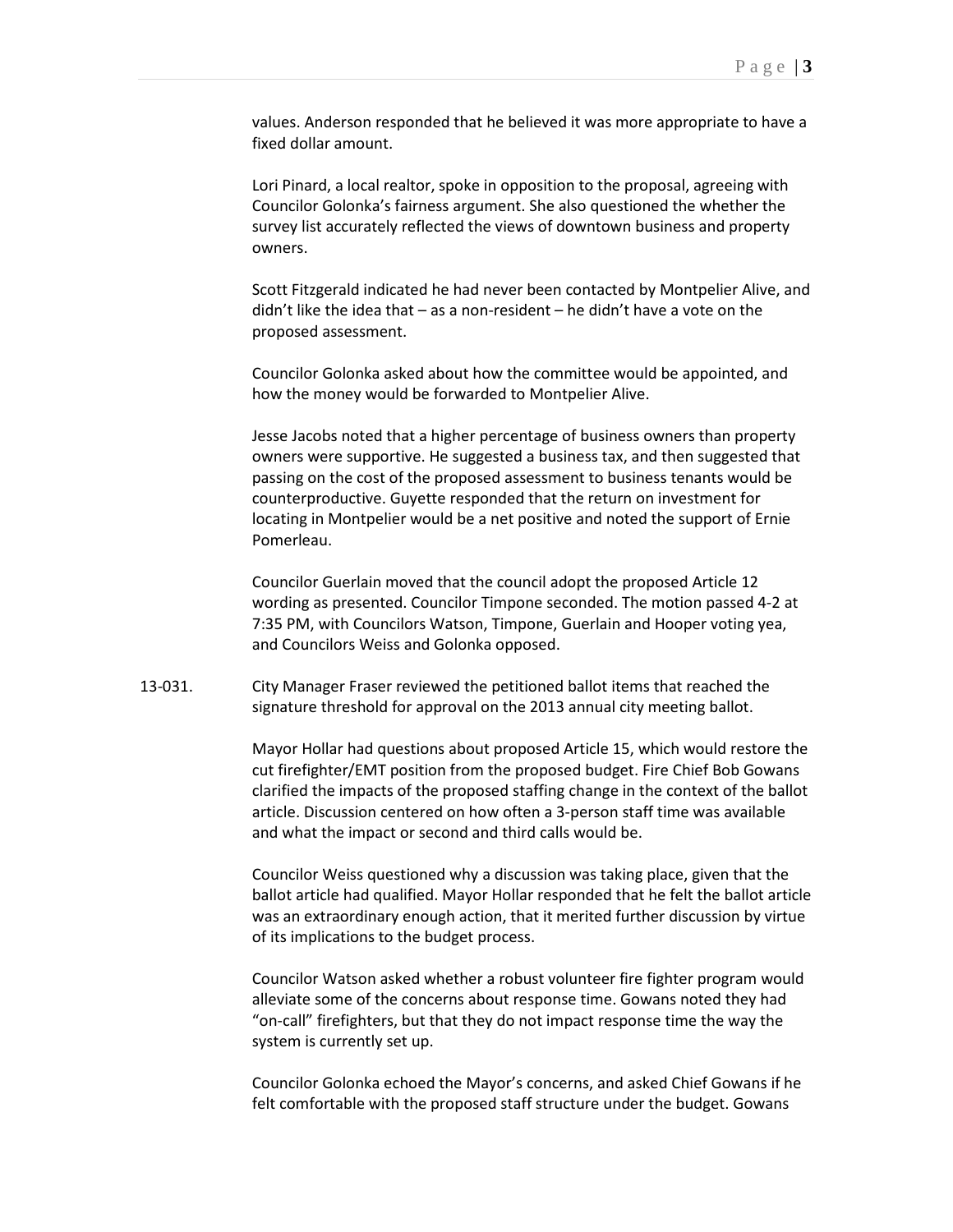repeated his opinion that the staffing change was not ideal, but that the department would make it work. He indicated that it would impact staffing efficiencies, and therefore (potentially) overtime costs.

Councilor Hooper moved that the Council accept the petitions as presented. Councilor Watson seconded. The motion passed unanimously at 7:56 PM.

13-032. The Mayor opened the second public hearing on the proposed FY14 Municipal Budget. Councilor Watson removed herself from the council table for that portion of the public hearing focusing on the school budget, based on her status as a school employee. Superintendent Brian Ricca along with School Board Members Sue Aldrich (Chair), Ken Jones, Tom Wood and Steve Robinson presented a power point on the school budget.

> Councilor Guerlain noted the high percentage of costs associated with personnel. Councilor Timpone asked for clarification on the bargaining agreements. Aldrich noted that the salary levels were roughly "in the middle of the pack" regionally.

Mayor Hollar expressed concern that projected budget increases going forward seemed unsustainable. He made note of the increased enrollment and contrasted it with previous years of decreased enrollment and probed further about the budgetary increases. Jones and Ricca noted that many costs had been deferred over the years and the school system was making up for that, while still cutting 6 FTE (which created challenges).

Councilor Guerlain asked about district consolidation. Ricca indicated there would not be a substantial amount of savings in pursuing such a strategy, in addition to the issue of significant "community questions" about the process. Mayor Hollar strongly disputed the characterization that there would be no savings from consolidation. Councilor Timpone added that she is frequently asked about consolidating the middle school and high school within the district.

In response to a question from Councilor Golonka, Ricca indicated that no further push towards district consolidation from the legislature was likely. A discussion of the merits of consolidating schools within the district followed, with the representatives from the school board and some on the Council, along with the mayor, disagreeing on significance of potential savings.

Councilor Weiss advised that the change in the education department structure combined with the rhetoric from the Governor should be a concern to the school leadership.

Ricca reviewed the budgeted salaries of the 3 school principals in response to a viewer call (approximately \$90,000 each).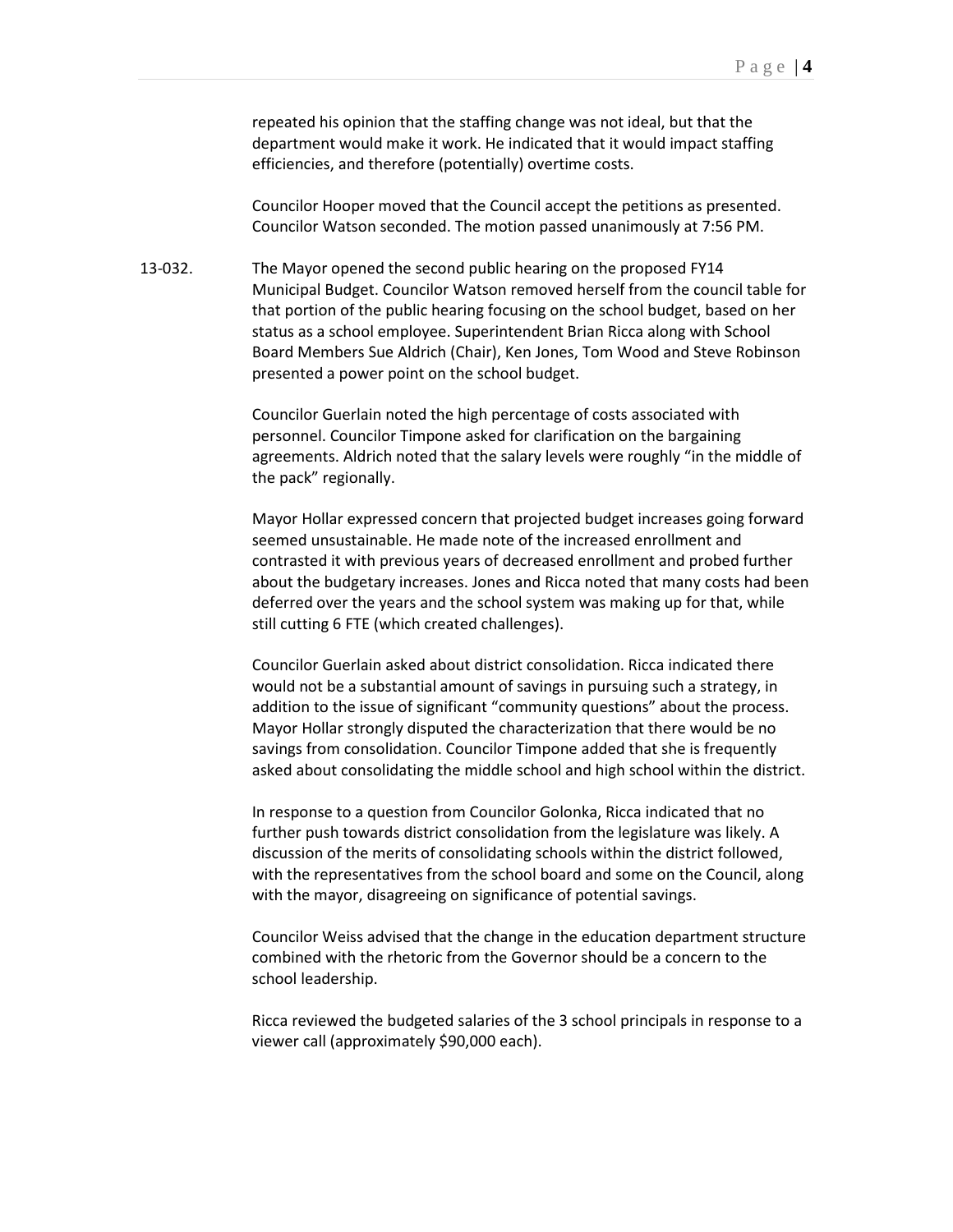Mr. Wood gave an overview of the bonds requested by the school, and the group explained the process of prioritizing and settling on an agreed upon level of bonding and list of necessities to be addressed.

Wood and Robinson were replaced at the table by Arne McMullen, James Surwilo, and Brian Murphy to discuss the recreation department budget, which is level-funded in the proposal. McMullen reviewed the programs, facilities and upgrades, as well as the department's overall approach to its responsibilities.

Councilor Golonka had questions about the tracking of the rolled over fund balance enabling the budget to be level funded, and expressed concerns about whether a large commensurate increase in the departmental budget might be looming in the future. The City Manager helped clarify that the fund balance expenditures were reflected in the budget. Golonka expressed charter-based concerns about the existence of the fund balance. He noted that maintaining a balance could cause problems, particularly with public perception.

Councilor Guerlain asked for further clarification on the budget sheet relating to the fund balance. He also asked for the history of ongoing annual fund balances. McMullen and Golonka indicated that it had come down significantly over the years. Guerlain repeated concerns that, with a diminishing fund balance, a budgetary challenge could be on the horizon.

Councilor Timpone asked if the fund balance had primarily been used for capital improvements, and McMullen indicated that it had. Mr. Murphy noted that the use of the fund balance had not had a major impact on keeping the overall budget in check in recent years.

Councilor Watson received clarification from the group about the riverbank maintenance expenditure.

At 9:09 PM, the Mayor called for a five minute recess. At 9:18 the meeting resumed.

City Manager Fraser gave a power point presentation on the budget proposal overall. Councilor Guerlain reported that a group of Montpelier citizens are planning a Tuesday February  $19<sup>th</sup>$ , 7:00 PM meeting at the High School to discuss the budget.

Marge Power rose to express concern about the proposed staffing cuts, while noting that the city government often is presented with unappealing budgetary options. She suggests that the attitude towards city budgeting should be service-driven, rather than dollar-driven, and that doing so would constitute economic development.

Morgan Brown testified that he was pleased that the firefighters had mobilized to generate the ballot article. He expressed frustration that, in his view, the only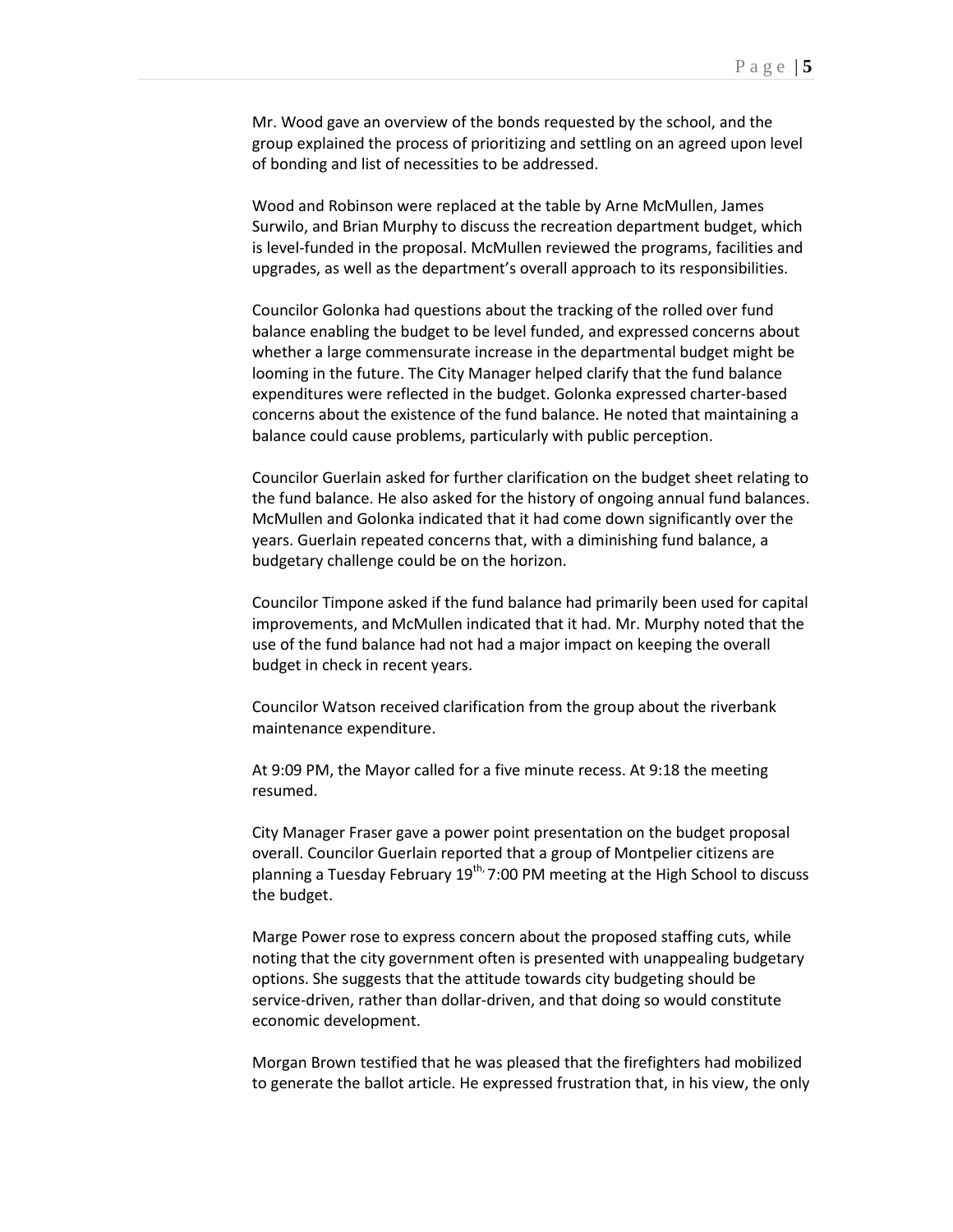option he had a citizen to meaningfully object to the proposed staff reductions was to vote against the budget on Town Meeting Day.

Jake Larabee, President of the Firefighters' local, made a statement on behalf of the union, and was followed by a power point presentation offered by Welker Taylor. Larabee took strong exception to the process that led to the decision to cut the firefighter position – in particular the memo from the City Manager presenting the Council with options to counter the relevant ballot article's potential budgetary impact.

The Mayor disagreed with Larabee and Taylor on the potential impacts of the staff reduction.

Councilor Golonka (who agreed with the Mayor that the impact on emergency response resulting from the staff cut was overstated) asked the two firefighters for their opinions on the proposed regional public service authority. Larabee indicated that he felt he had been rebuffed from the regionalization process. Golonka indicated Larabee would be welcome to engage in the process, and thought regionalization would be a net benefit to public service employees.

Larabee indicated that he had attempted to bring in DPS and Police unions into the petition to restore all the cut public service positions.

City Manager Fraser indicated that he had no desire to cut positions, noting that he had received criticism last year for being reticent to cut public service positions. He explained that he and the department heads had received specific budgetary instructions from the Council. Fraser compared and contrasted the different staff reductions across the city departments, noting that there were no fundamental changes to overall staffing models.

The Mayor noted two questions received via phone from television viewers; one asking whether or not the Council was receiving the called-in questions, and another asking whether one of the firefighter positions was meant to be funded through ambulance billing (the City Manager clarified the latter issue).

Morgan Brown read a letter calling for the restoration of the firefighter position from Jim Condos aloud. Councilor Guerlain responded to the Condos letter's call for the Council to be "reasonable, thoughtful and responsible," going into detail characterizing the proposed budget as meeting that standard.

Councilor Timpone asked the City Manager for the full financial impact of the three public service positions (from fire, police, and public service). The City manager replied it was approximately \$175,000 representing slightly over 2 cents on the budget (\$44/year on the average tax bill).

David Taube from the Times Argus asked for details on the position cuts.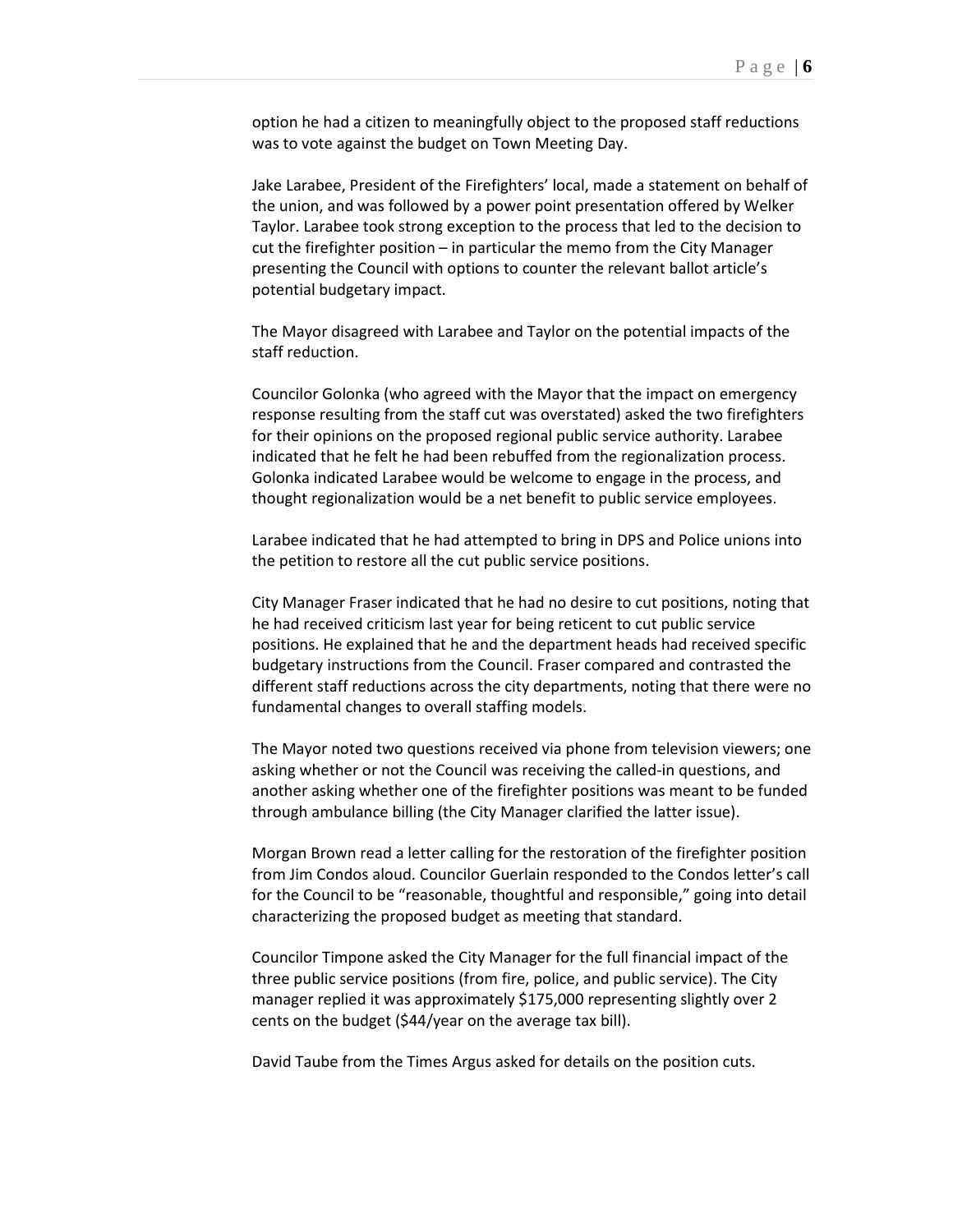Vicki Lane addressed the Council, objecting first to the fact that the doors to the building were locked. She voiced a strong objection that call-in comments (such as her own) were not being read aloud. She further objected to unspecified, non-public-service city employee salaries that she felt were too high, and questioned whether many of the positions were needed. Councilor Watson agreed that the comments should be read aloud.

Councilor Weiss moved that that the Council approve Article II (the proposed city budget) at 10:43 PM. Councilor Watson seconded the motion.

In response to a phoned-in question, City Manager Fraser defended the inclusion of the Assistant City Manager as necessary from a balanced approach to the city budget.

The Mayor closed the public hearing at 10:44 PM.

Councilor Golonka suggested that the \$10,000 budgeted for the citizen survey could be cut. Councilor Guerlain concurred. Councilor Timpone reluctantly agreed as well. Councilor Weiss indicated he was not open to adopting the removal of the \$10,000 for the survey from the motion on the floor as a friendly amendment.

Councilor Golonka moved that the motion on the floor be amended to remove the \$10,000 for the citizen survey at 10:49 PM. Councilor Guerlain seconded. Councilor Golonka then withdrew the motion, also at 10:49 PM.

The Mayor called for a brief recess. The Council reconvened at 10:55 PM.

Councilor Golonka moved that the motion on the floor be amended to remove the \$10,000 for the citizen survey. Councilor Hooper seconded. The motion to amend carried 5-1, with Councilor Weiss voting against, at 10:58 PM.

Councilor Guerlain moved that the motion on the floor be amended to remove \$54,700 (the amount specified in the Article 15 petition). Councilor Golonka seconded the motion at 11:00 PM.

Councilor Timpone objected to the proposed amendment on principle, feeling that it was antithetical to the democratic/petitioning process. Councilor Golonka defended the amendment. Councilor Watson also was uncomfortable with the amendment. Mayor Hollar supported the amendment, suggesting that the voters would not be adequately informed to make an appropriate decision and that the Article 15 was not well suited for the ballot process.

Councilor Weiss also felt that it was inappropriate to, as he saw it, circumvent the ballot petition process and the intent of the voters who signed the petitions.

Councilor Hooper added that the calls he received on the firefighter position in question were not well informed. Councilor Weiss took exception to the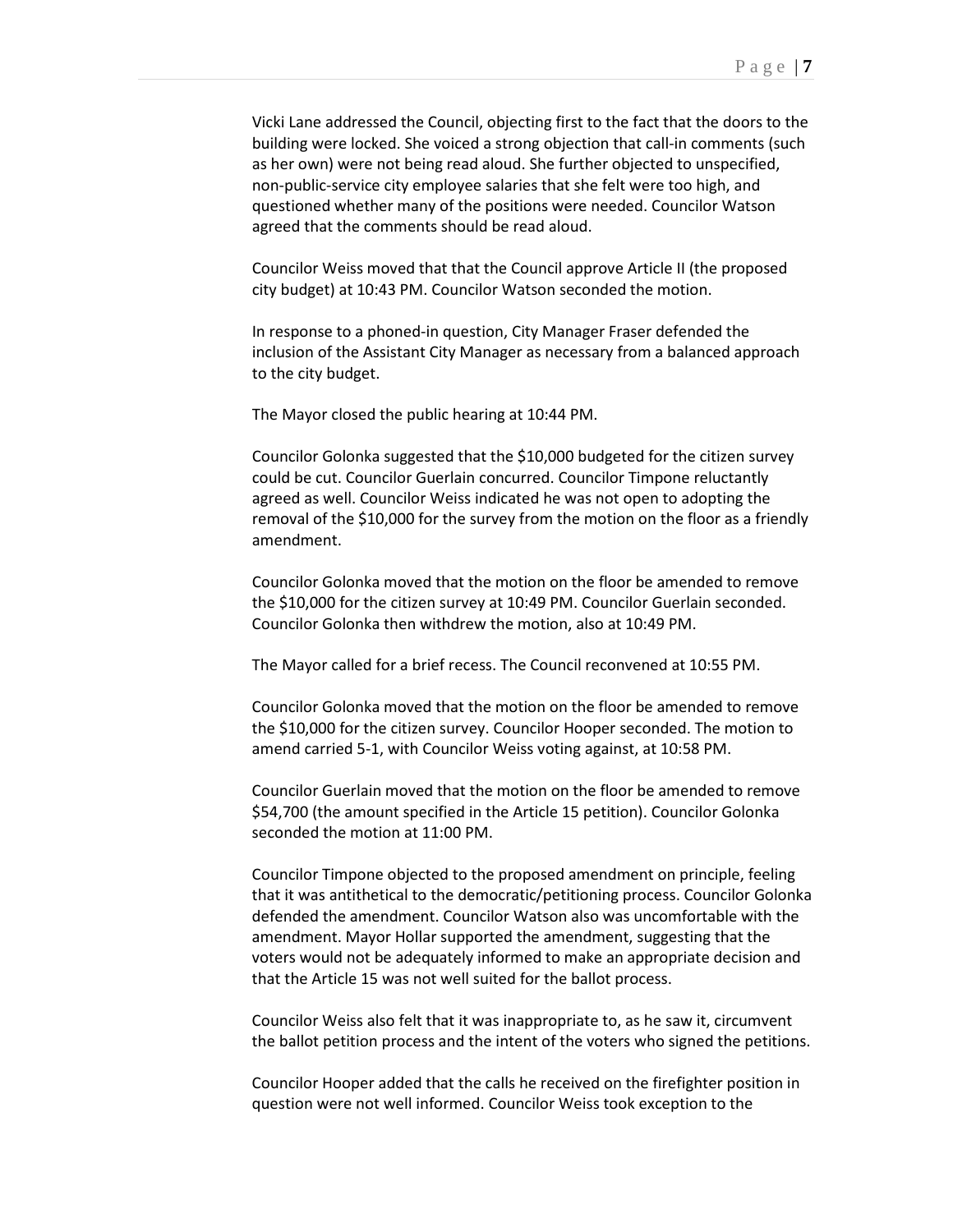argument, suggesting that the Council's perspective on the relative ignorance or lack thereof of the voters was irrelevant. Councilor Golonka defended the amendment on the grounds that it reflected the appropriate role and responsibility of the City Council.

The Mayor read a comment from Vicki Lane regarding library funding.

Welker Taylor voiced strong exception to Councilor Guerlain's motion, characterizing it as undemocratic.

Marge Power referenced Morgan Brown's comment that he may feel it necessary to vote against the budget, lamenting that the conclusion drawn by voting down budgets is always that the public desires a decrease in the budget, and that may not be accurate in every case. She called for an amendment restoring the three public service positions.

Jake Larabee also expressed strong disapproval of the amendment to the motion, citing a private conversation with Councilor Guerlain regarding the Assistant City Manager position.

Councilor Watson took exception to the suggestion that voters may be too uninformed to make a proper decision on the ballot, suggesting it is the Council's responsibility to educate them. Councilor Guerlain defended the amendment on the table, suggesting that municipal policy by ballot measure is problematic and unmanageable.

Nancy Sherman suggested that the Council was swinging too far away from an appropriate prioritization of city services over bottom-line financial concerns, and that such an approach was inconsistent with the opinions of most city voters.

Vicki Lane arrived to clarify her phoned-in comment on the library.

Councilor Watson indicated that she would prefer the Council find money to restore the cut firefighter/EMT position now rather than act in a way that could be seen to penalize the firefighters for their work. Mayor Hollar disagreed, saying that the ballot article undermined the budget process.

Vicki Lane returned to the microphone and noted that she appreciated that the library budget was on the ballot in its entirety. She then asked if it would have made a difference to the council if she (rather than the firefighters' union) had generated the signatures for the firefighter position.

Councilor Timpone suggested that the equipment fund might be a source of funds to restore the positions. Councilors Guerlain and Hooper suggested that such an approach would constitute budgetary micromanagement on the Council's part.